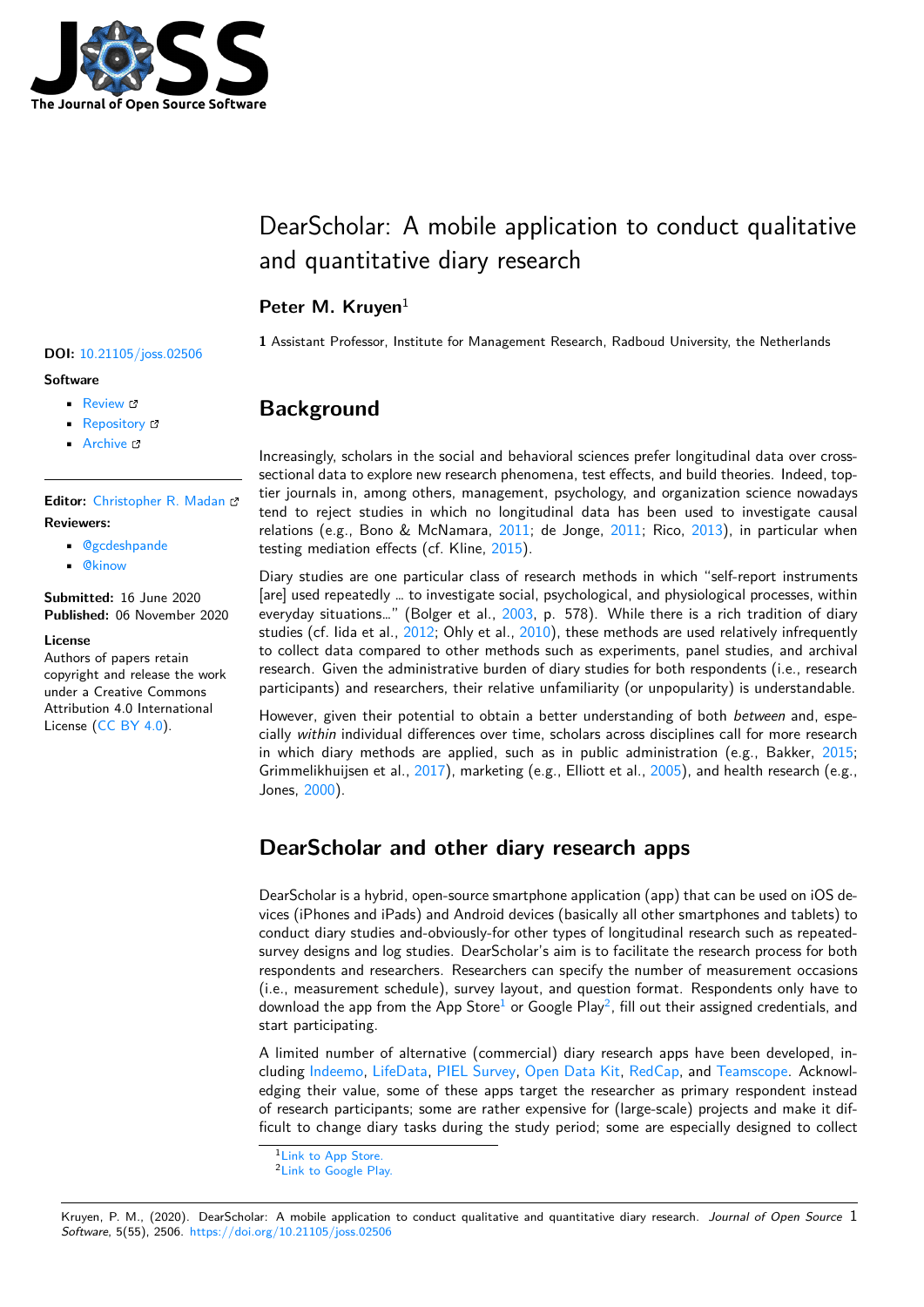

qualitative data or quantitative data for one particular type of platform only (often Android); some store data outside the European Union, which is problematic for European researchers; and—last but not least—most alternative apps are closed-source projects.

### **Use cases**

Currently, DearScholar is applied in a study by Glenn Houtgraaf MSc, dr. Peter M. Kruyen and prof. dr. Sandra van Thiel to investigate work-related creativity in government organizations. The app is used to follow about 100 participants over a period of six months, asking them closed- and open-ended questions at bi-weekly measurement occasions to investigate creative processes. In 2021, Liesbeth Faas MSc, dr. Peter M. Kruyen, and prof. dr. Sandra van Thiel will replicate this study in local care teams.

## **Acknowledgement**

DearScholar is developed within the context of the research program "The creative public servant: Observations, explanations and consequences" with project number 406.18.R8.028, financed by the Dutch Research Council (NWO). The author wants to express his gratitude to Glenn Houtgraaf MSc, Liesbeth Faas MSc, and the ICT Services (Radboud University, Nijmegen, the Netherlands) for their advice, testing, and feedback; prof. dr. Sandra van Thiel for her encouragements; and last, but not least, all (pilot) respondents for their effort and feedback during the developmental process.

### **Resources**

Visit the project page on  $Github$  for all resources (e.g., the manual, source code, and guides).

## **References**

- <span id="page-1-3"></span>Bakker, A. B. (2015). A job demands-resources approach to public service motivation. *Public Administration Review*, *75*(5), 723–732. <https://doi.org/10.1111/puar.12388>
- <span id="page-1-2"></span>Bolger, N., Davis, A., & Rafaeli, E. (2003). Diary methods: Capturing life as it is lived. *Annual Review of Psychology*, *54*(4), 579–616. [https://doi.org/10.1146/annurev.psych.](https://doi.org/10.1146/annurev.psych.54.101601.145030) [54.101601.145030](https://doi.org/10.1146/annurev.psych.54.101601.145030)
- <span id="page-1-0"></span>Bono, J. E., & McNamara, G. (2011). From the editors: Publishing in AMJ—Part 2: Research design. *Academy of Management Journal*, *54*(4), 657–660. [https://doi.org/10.5465/amj.](https://doi.org/10.5465/amj.2011.64869103) [2011.64869103](https://doi.org/10.5465/amj.2011.64869103)
- <span id="page-1-1"></span>de Jonge, J. (2011). Editorial: A closer look at JOOP. *Journal of Occupational and Organizational Psychology*, *84*(4), 625–632. <https://doi.org/10.1111/j.2044-8325.2011.02047.x>
- <span id="page-1-5"></span>Elliott, R., Shankar, A., & Patterson, A. (2005). Processes, relationships, settings, products and consumers: The case for qualitative diary research. *Qualitative Market Research*, *8*(2), 142–156. <https://doi.org/10.1108/13522750510592427>
- <span id="page-1-4"></span>Grimmelikhuijsen, S., Tummers, L., & Pandey, S. K. (2017). Promoting state-of-the-art methods in public management research. *International Public Management Journal*, *20*(1), 7–13. <https://doi.org/10.1080/10967494.2016.1169066>